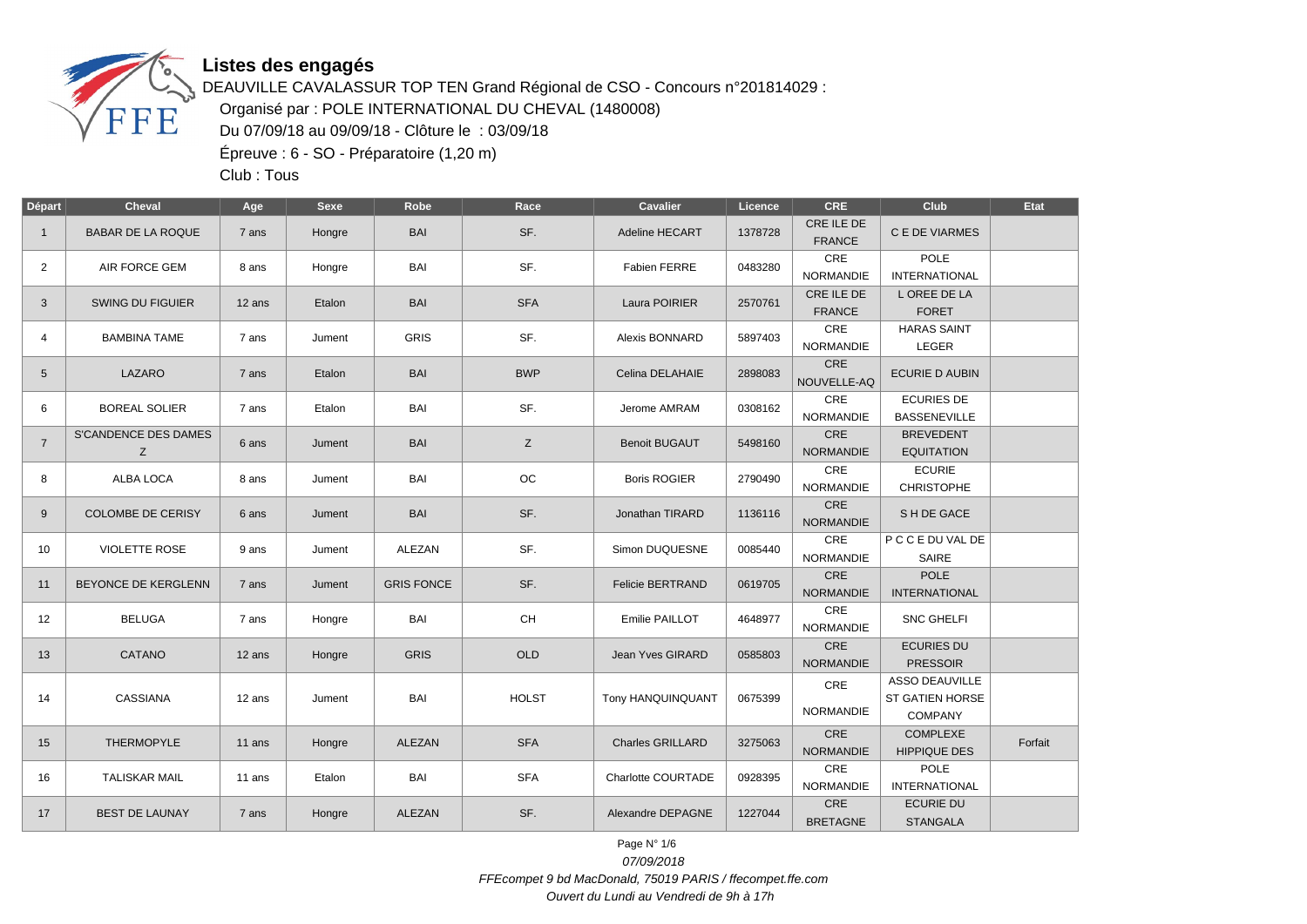

| Départ | Cheval                            | Age    | Sexe   | Robe             | Race       | <b>Cavalier</b>         | Licence | <b>CRE</b>                      | Club                                         | Etat |
|--------|-----------------------------------|--------|--------|------------------|------------|-------------------------|---------|---------------------------------|----------------------------------------------|------|
| 18     | <b>TANEL</b>                      | 11 ans | Hongre | <b>GRIS</b>      | <b>SFA</b> | <b>Marion NAVET</b>     | 2183421 | CRE<br><b>NORMANDIE</b>         | <b>POLE</b><br><b>INTERNATIONAL</b>          |      |
| 19     | <b>BIMBO</b>                      | 7 ans  | Jument | ALEZAN           | <b>AES</b> | Elodie LEVY             | 5406896 | CRE<br><b>NORMANDIE</b>         | <b>LES ECURIES</b><br><b>BELLIFONTAINES</b>  |      |
| 20     | <b>BARNABE DE L'ORDENAPE</b><br>Z | 6 ans  | Hongre | <b>BAI</b>       | Z          | <b>Benoit MAHEU</b>     | 5880020 | CRE<br><b>NORMANDIE</b>         | <b>POLE</b><br><b>INTERNATIONAL</b>          |      |
| 21     | <b>CENTINA DE CHAMPLOUE</b>       | 6 ans  | Jument | <b>BAI</b>       | SF.        | Etienne LENOT           | 0510024 | CRE<br><b>NORMANDIE</b>         | C E LA TAILLE<br><b>RONDE</b>                |      |
| 22     | ARKTIKA SAINT PAER                | 8 ans  | Jument | <b>BAI</b>       | SF.        | Ninon DECAQUERAY        | 2720704 | CRE<br><b>NORMANDIE</b>         | <b>LA MANGEOIRE</b>                          |      |
| 23     | <b>SOLO DES RUETS</b>             | 12 ans | Hongre | <b>ALEZAN</b>    | <b>SFA</b> | Jeremy VIEIRA           | 2126700 | CRE<br><b>NORMANDIE</b>         | <b>POLE</b><br><b>INTERNATIONAL</b>          |      |
| 24     | CHATELAINE DU LANDIN              | 6 ans  | Jument | ALEZAN           | SF.        | <b>Edouard CORAL</b>    | 5504424 | CRE<br><b>NORMANDIE</b>         | ACF                                          |      |
| 25     | ALIEN D'AUTHOU                    | 8 ans  | Hongre | ALEZAN           | SF.        | <b>Gilbert DOERR</b>    | 0373079 | CRE<br><b>NORMANDIE</b>         | <b>EARL ECURIES</b><br>GILBERT DOERR         |      |
| 26     | CARACOLE DE LA ROQUE              | 6 ans  | Jument | <b>BAI</b>       | SF.        | Adeline HECART          | 1378728 | CRE ILE DE<br><b>FRANCE</b>     | C E DE VIARMES                               |      |
| 27     | CHIARA GEM                        | 6 ans  | Jument | <b>BAI FONCE</b> | SF.        | Fabien FERRE            | 0483280 | CRE<br><b>NORMANDIE</b>         | <b>POLE</b><br><b>INTERNATIONAL</b>          |      |
| 28     | <b>CANELA D'AUGE</b>              | 6 ans  | Jument | ALEZAN           | SF.        | Edgar PAILLOUSSE        | 1202950 | CRE<br><b>NORMANDIE</b>         | <b>HARAS DE SIVA</b><br><b>LAURENCE TAJA</b> |      |
| 29     | <b>CHACCO'S GIRL</b>              | 7 ans  | Jument | BAI              | OLD        | <b>Bruno COUTUREAU</b>  | 0194544 | CRE<br><b>NORMANDIE</b>         | JUMP PAYS D<br><b>AUGE</b>                   |      |
| 30     | CEYLAN DE BLONDEL                 | 6 ans  | Hongre | <b>BAI</b>       | SF.        | Rudy COCK               | 0073353 | CRE<br><b>NORMANDIE</b>         | <b>SNC GHELFI</b>                            |      |
| 31     | ACAPULCO DE LA ROQUE              | 8 ans  | Hongre | BAI              | SF.        | Daphne RATZEL           | 5866428 | CRE<br><b>BRETAGNE</b>          | <b>DINARD</b><br><b>EMERAUDE</b>             |      |
| 32     | <b>COLOR D'ICK</b>                | 6 ans  | Etalon | <b>ALEZAN</b>    | SF.        | <b>Baptiste POMMIER</b> | 2385338 | CRE PAYS DE<br>LA LOIRE         | <b>ECURIES DU</b><br><b>GRAND LAC</b>        |      |
| 33     | <b>DISCUTIDO LS</b>               | 6 ans  | Etalon | BAI              | <b>OES</b> | Christian HERMON        | 0084924 | CRE<br><b>NORMANDIE</b>         | <b>ECURIE DE</b><br><b>MORAN</b>             |      |
| 34     | TINKY VAN DE<br>CASTERHOEVE       | 15 ans | Hongre | <b>GRIS</b>      | <b>SBS</b> | <b>Estelle TORDJMAN</b> | 0082689 | <b>SHORS CRE</b>                | <b>ACSOF</b>                                 |      |
| 35     | <b>CALIDA HOY</b>                 | 6 ans  | Jument | ALEZAN           | SF.        | Alexa FERRER            | 1312566 | CRE<br>AUVERGNE-R<br>HONE-ALPES | <b>ECURIE VAN DYCK</b>                       |      |

Page N° 2/6 07/09/2018 FFEcompet 9 bd MacDonald, 75019 PARIS / ffecompet.ffe.com Ouvert du Lundi au Vendredi de 9h à 17h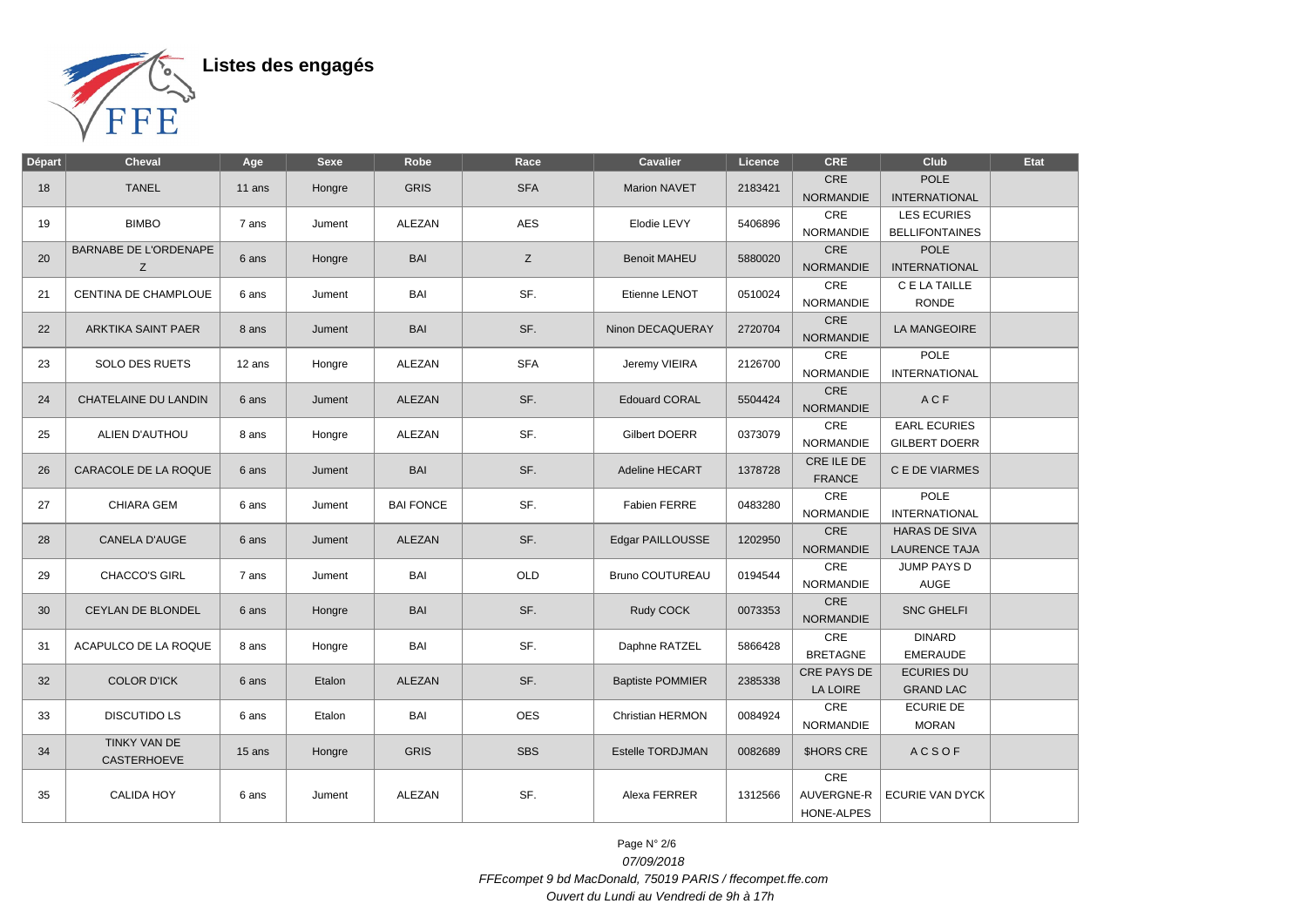

| Départ | Cheval                 | Age      | <b>Sexe</b>           | Robe          | Race       | Cavalier                | Licence | <b>CRE</b>       | Club                   | Etat |  |           |                      |  |
|--------|------------------------|----------|-----------------------|---------------|------------|-------------------------|---------|------------------|------------------------|------|--|-----------|----------------------|--|
|        |                        |          |                       | BAI           | SF.        | <b>Felicie BERTRAND</b> | 0619705 | <b>CRE</b>       | <b>POLE</b>            |      |  |           |                      |  |
| 36     | CHICAGO DU TERTRE      | 6 ans    | Etalon                |               |            |                         |         | <b>NORMANDIE</b> | <b>INTERNATIONAL</b>   |      |  |           |                      |  |
| 37     | AQUARELLE DE CHOIZY    | 8 ans    | Jument                | ALEZAN        | SF.        | Emilie PAILLOT          | 4648977 | $\mathsf{CRE}$   | <b>SNC GHELFI</b>      |      |  |           |                      |  |
|        |                        |          |                       |               |            |                         |         | <b>NORMANDIE</b> |                        |      |  |           |                      |  |
| 38     | TINA DU DANOIS         | 11 ans   | Jument                | <b>BAI</b>    | <b>SFA</b> | Jean Yves GIRARD        | 0585803 | CRE              | <b>ECURIES DU</b>      |      |  |           |                      |  |
|        |                        |          |                       |               |            |                         |         | <b>NORMANDIE</b> | <b>PRESSOIR</b>        |      |  |           |                      |  |
|        |                        |          |                       |               |            |                         |         | CRE              | <b>ASSO DEAUVILLE</b>  |      |  |           |                      |  |
| 39     | CADO CEDRE KERVEC      | 6 ans    | Etalon                | BAI           | SF.        | Tony HANQUINQUANT       | 0675399 |                  | <b>ST GATIEN HORSE</b> |      |  |           |                      |  |
|        |                        |          |                       |               |            |                         |         | NORMANDIE        | <b>COMPANY</b>         |      |  |           |                      |  |
| 40     | ALIZEE DU DONJON       | 8 ans    | Jument                | <b>GRIS</b>   | SF.        | Nicolas DUPREZ          | 0441046 | CRE              | <b>EQUITATION</b>      |      |  |           |                      |  |
|        |                        |          |                       |               |            |                         |         | <b>NORMANDIE</b> | HUNTER STYLE           |      |  |           |                      |  |
| 41     | <b>SEA VIEW CRUISE</b> | 10 ans   | Jument                | <b>GRIS</b>   | <b>ISH</b> | Bernardo MOURA          | 4547641 | CRE              | POLE                   |      |  |           |                      |  |
|        |                        |          |                       |               |            |                         |         | <b>NORMANDIE</b> | <b>INTERNATIONAL</b>   |      |  |           |                      |  |
| 42     | <b>COSTA DIAM</b>      | 6 ans    | Jument                | <b>BAI</b>    | SF.        | Christophe ESCANDE      | 0099697 | CRE              | <b>ECURIE ESCANDE</b>  |      |  |           |                      |  |
|        |                        |          |                       |               |            |                         |         | <b>NORMANDIE</b> |                        |      |  |           |                      |  |
| 43     | UKRAINE DU LESME       | $10$ ans | Jument                | BAI           | <b>CS</b>  | Loriane LEBRUN          | 2387833 | CRE ILE DE       | <b>ECURIE ETIENNE</b>  |      |  |           |                      |  |
|        |                        |          |                       |               |            |                         |         | <b>FRANCE</b>    | <b>DUSART</b>          |      |  |           |                      |  |
| 44     | <b>CONBALET</b>        | 7 ans    | Hongre                | <b>ALEZAN</b> | <b>OES</b> | Penelope LEPREVOST      | 0678754 | CRE              | <b>POLE</b>            |      |  |           |                      |  |
|        |                        |          |                       |               |            |                         |         | <b>NORMANDIE</b> | <b>INTERNATIONAL</b>   |      |  |           |                      |  |
| 45     | VENEZIANA              | 9 ans    | Jument                | ALEZAN        | SF.        | Mathilde VINCENT        | 2355133 | CRE              | L ETAPE                |      |  |           |                      |  |
|        |                        |          |                       | <b>CUIVRE</b> |            |                         |         | <b>NORMANDIE</b> |                        |      |  |           |                      |  |
| 46     | <b>VIKLANDA D'OR</b>   | 9 ans    | Jument                | <b>BAI</b>    | SF.        | Louisiane CHESNIER      | 2610800 | $\mathsf{CRE}$   | <b>ECURIES DE LA</b>   |      |  |           |                      |  |
|        |                        |          |                       |               |            |                         |         | NORMANDIE        | <b>COUR AU PUITS</b>   |      |  |           |                      |  |
| 47     | SAMBA LOUVO            | 12 ans   | Jument                | BAI           | <b>SFA</b> | Olivia GRIVEAU          | 0142811 | CRE ILE DE       | SYLVAIN                |      |  |           |                      |  |
|        |                        |          |                       |               |            |                         |         | <b>FRANCE</b>    | <b>MISRAOUI</b>        |      |  |           |                      |  |
| 48     | VICTORIO DE LA LUTH    | 9 ans    | Hongre                | <b>BAI</b>    | SF.        | <b>Guerric RAOUL</b>    | 0630617 | CRE              | <b>ECURIE VILLOTTE</b> |      |  |           |                      |  |
|        |                        |          |                       |               |            |                         |         | <b>NORMANDIE</b> |                        |      |  |           |                      |  |
| 49     | QUERIDA DU LOUP        | 14 ans   | Jument                | BAI           | <b>SFA</b> | <b>Faustine DESPRES</b> | 0088276 | CRE              | C E DU                 |      |  |           |                      |  |
|        |                        |          |                       |               |            |                         |         | NORMANDIE        | <b>NEUBOURG</b>        |      |  |           |                      |  |
| 50     | BETTYMOOD DU GENET     | 7 ans    | Jument                | <b>GRIS</b>   | SF.        | Dorine FIRON D          | 0155445 | CRE              | <b>POLE</b>            |      |  |           |                      |  |
|        |                        |          |                       |               |            | <b>ALBIGNY</b>          |         | <b>NORMANDIE</b> | <b>INTERNATIONAL</b>   |      |  |           |                      |  |
| 51     | CATAPULTE DE LA ROQUE  | 6 ans    | Jument                | BAI           | SF.        | Adeline HECART          | 1378728 | CRE ILE DE       | C E DE VIARMES         |      |  |           |                      |  |
|        |                        |          |                       |               |            |                         |         | <b>FRANCE</b>    |                        |      |  |           |                      |  |
| 52     | COCO CHANEL GEM        | 6 ans    | <b>NOIR</b><br>Jument |               | SF.        | Fabien FERRE            | 0483280 | CRE              | <b>POLE</b>            |      |  |           |                      |  |
|        |                        |          |                       |               |            |                         |         | <b>NORMANDIE</b> | <b>INTERNATIONAL</b>   |      |  |           |                      |  |
| 53     | <b>BACHIBOUZOUK</b>    | 7 ans    | Hongre                | ALEZAN        | SF.        | Edgar PAILLOUSSE        | 1202950 | CRE              | <b>HARAS DE SIVA</b>   |      |  |           |                      |  |
|        |                        |          |                       |               |            |                         |         |                  |                        |      |  | NORMANDIE | <b>LAURENCE TAJA</b> |  |

Page N° 3/6 07/09/2018 FFEcompet 9 bd MacDonald, 75019 PARIS / ffecompet.ffe.com Ouvert du Lundi au Vendredi de 9h à 17h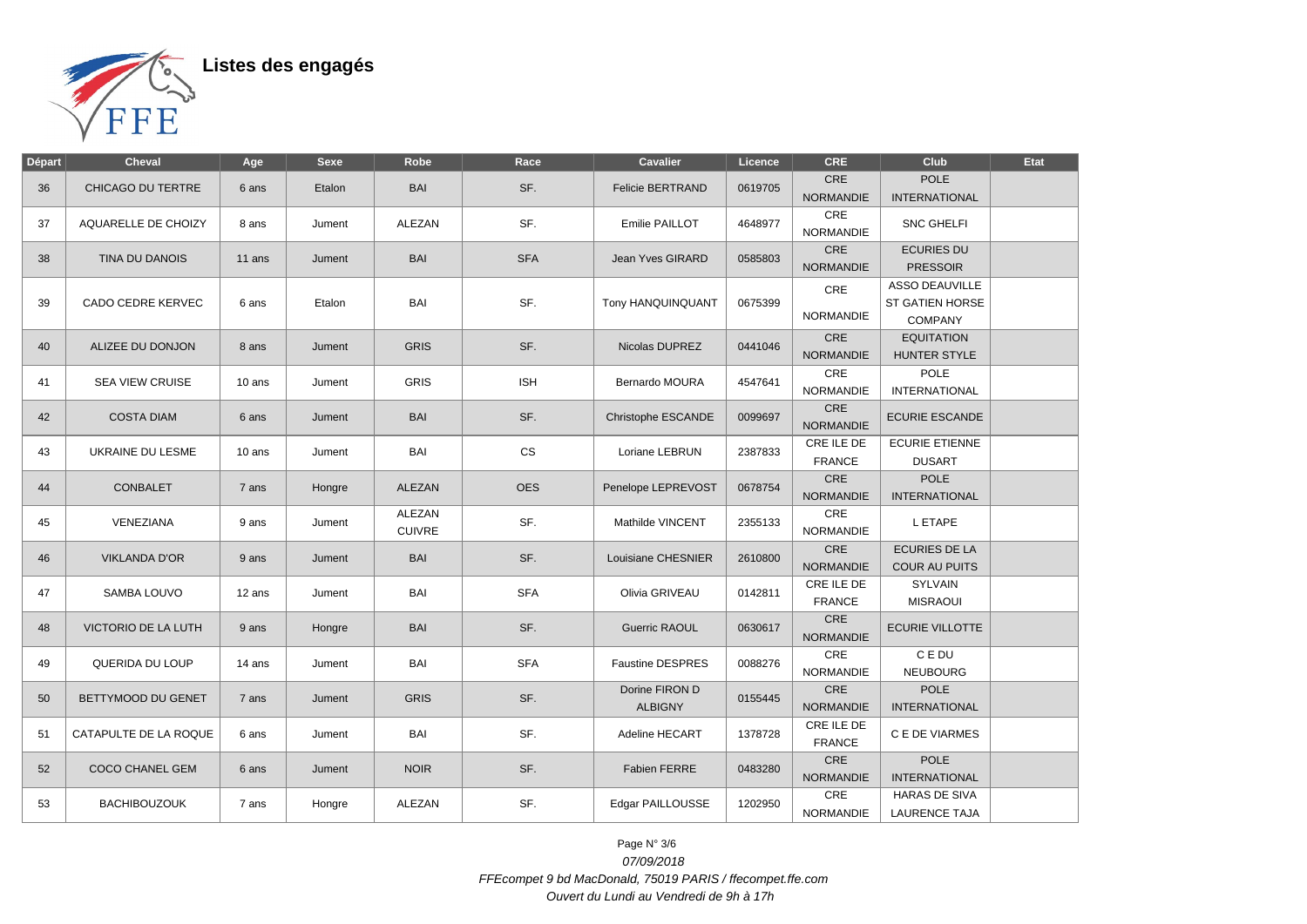

| Départ | <b>Cheval</b>             | Age    | <b>Sexe</b> | Robe                          | Race        | <b>Cavalier</b>                 | Licence | <b>CRE</b>                             | Club                                                       | Etat |
|--------|---------------------------|--------|-------------|-------------------------------|-------------|---------------------------------|---------|----------------------------------------|------------------------------------------------------------|------|
| 54     | <b>CORCOVADO LAS</b>      | 6 ans  | Etalon      | <b>BAI</b>                    | SF.         | <b>Bruno COUTUREAU</b>          | 0194544 | <b>CRE</b><br><b>NORMANDIE</b>         | <b>JUMP PAYS D</b><br><b>AUGE</b>                          |      |
| 55     | <b>BALTIKA DES COTIS</b>  | 7 ans  | Jument      | ALEZAN                        | SF.         | Rudy COCK                       | 0073353 | CRE<br><b>NORMANDIE</b>                | <b>SNC GHELFI</b>                                          |      |
| 56     | SIMOLO DE LA ROQUE Z      | 6 ans  | Hongre      | <b>GRIS</b>                   | Z           | Daphne RATZEL                   | 5866428 | CRE<br><b>BRETAGNE</b>                 | <b>DINARD</b><br><b>EMERAUDE</b>                           |      |
|        |                           |        |             |                               |             |                                 |         | CRE PAYS DE                            | <b>ECURIES DU</b>                                          |      |
| 57     | <b>CASH DE COMBRAILLE</b> | 6 ans  | Etalon      | <b>BAI FONCE</b>              | SF.         | <b>Baptiste POMMIER</b>         | 2385338 | <b>LA LOIRE</b>                        | <b>GRAND LAC</b>                                           |      |
| 58     | <b>MARICUCHA LS</b>       | 6 ans  | Jument      | <b>GRIS</b>                   | <b>OES</b>  | <b>Christian HERMON</b>         | 0084924 | <b>CRE</b><br><b>NORMANDIE</b>         | <b>ECURIE DE</b><br><b>MORAN</b>                           |      |
| 59     | <b>EXQUIS DU SEIGNEUR</b> | 8 ans  | Hongre      | <b>BAI FONCE</b>              | <b>SBS</b>  | Estelle TORDJMAN                | 0082689 | <b>SHORS CRE</b>                       | <b>ACSOF</b>                                               |      |
| 60     | <b>ESTRELLA HERO Z</b>    | 7 ans  | Jument      | <b>ALEZAN</b>                 | Z           | Alexa FERRER                    | 1312566 | CRE<br>AUVERGNE-R<br><b>HONE-ALPES</b> | <b>ECURIE VAN DYCK</b>                                     |      |
| 61     | <b>BARBIE DE COQUERIE</b> | 7 ans  | Jument      | <b>ALEZAN</b>                 | SF.         | Felicie BERTRAND                | 0619705 | CRE<br><b>NORMANDIE</b>                | <b>POLE</b><br><b>INTERNATIONAL</b>                        |      |
| 62     | <b>OPTIQUE</b>            | 16 ans | Jument      | BAI                           | <b>SFB</b>  | Emilie PAILLOT                  | 4648977 | CRE<br><b>NORMANDIE</b>                | <b>SNC GHELFI</b>                                          |      |
| 63     | <b>FLOW GIRL</b>          | 8 ans  | Jument      | <b>BAI MELANGE</b>            | <b>KWPN</b> | Jean Yves GIRARD                | 0585803 | CRE<br><b>NORMANDIE</b>                | <b>ECURIES DU</b><br><b>PRESSOIR</b>                       |      |
| 64     | <b>QUISAS</b>             | 14 ans | Jument      | <b>BAI</b>                    | <b>CS</b>   | Tony HANQUINQUANT               | 0675399 | CRE<br><b>NORMANDIE</b>                | ASSO DEAUVILLE<br><b>ST GATIEN HORSE</b><br><b>COMPANY</b> |      |
| 65     | ROCKY DE LA SELUNE        | 13 ans | Hongre      | BAI                           | <b>SFA</b>  | Nicolas DUPREZ                  | 0441046 | <b>CRE</b><br><b>NORMANDIE</b>         | <b>EQUITATION</b><br>HUNTER STYLE                          |      |
| 66     | <b>EXCEPTIONNELLE</b>     | 8 ans  | Jument      | <b>GRIS CLAIR</b>             | <b>OES</b>  | Bernardo MOURA                  | 4547641 | CRE<br><b>NORMANDIE</b>                | <b>POLE</b><br><b>INTERNATIONAL</b>                        |      |
| 67     | <b>BONSAI DE BREVE</b>    | 7 ans  | Hongre      | <b>GRIS</b>                   | SF.         | Christophe ESCANDE              | 0099697 | CRE<br><b>NORMANDIE</b>                | ECURIE ESCANDE                                             |      |
| 68     | <b>PASTO</b>              | 15 ans | Hongre      | <b>ALEZAN</b><br><b>BRULE</b> | <b>SFA</b>  | Jean Charles<br><b>COURTOIS</b> | 0704769 | CRE<br><b>NORMANDIE</b>                | <b>ECURIES DE LA</b><br>SABLONNIERE                        |      |
| 69     | AMIRA DES BRUYERES        | 8 ans  | Jument      | ALEZAN                        | SF.         | <b>Benjamin GHELFI</b>          | 0306475 | <b>CRE</b><br><b>NORMANDIE</b>         | <b>SNC GHELFI</b>                                          |      |
| 70     | <b>CYRIA DES LOGES</b>    | 6 ans  | Jument      | <b>BAI FONCE</b>              | SF.         | Jean Marc LE<br><b>GUENNEC</b>  | 2511305 | <b>CRE</b><br><b>NORMANDIE</b>         | LA VILLEDIEU                                               |      |
| 71     | ALL WAY DE BONCOURT       | 8 ans  | Etalon      | BAI                           | SF.         | Coralie GRUET                   | 5663675 | CRE<br><b>NORMANDIE</b>                | <b>POLE</b><br><b>INTERNATIONAL</b>                        |      |

Page N° 4/6 07/09/2018 FFEcompet 9 bd MacDonald, 75019 PARIS / ffecompet.ffe.com Ouvert du Lundi au Vendredi de 9h à 17h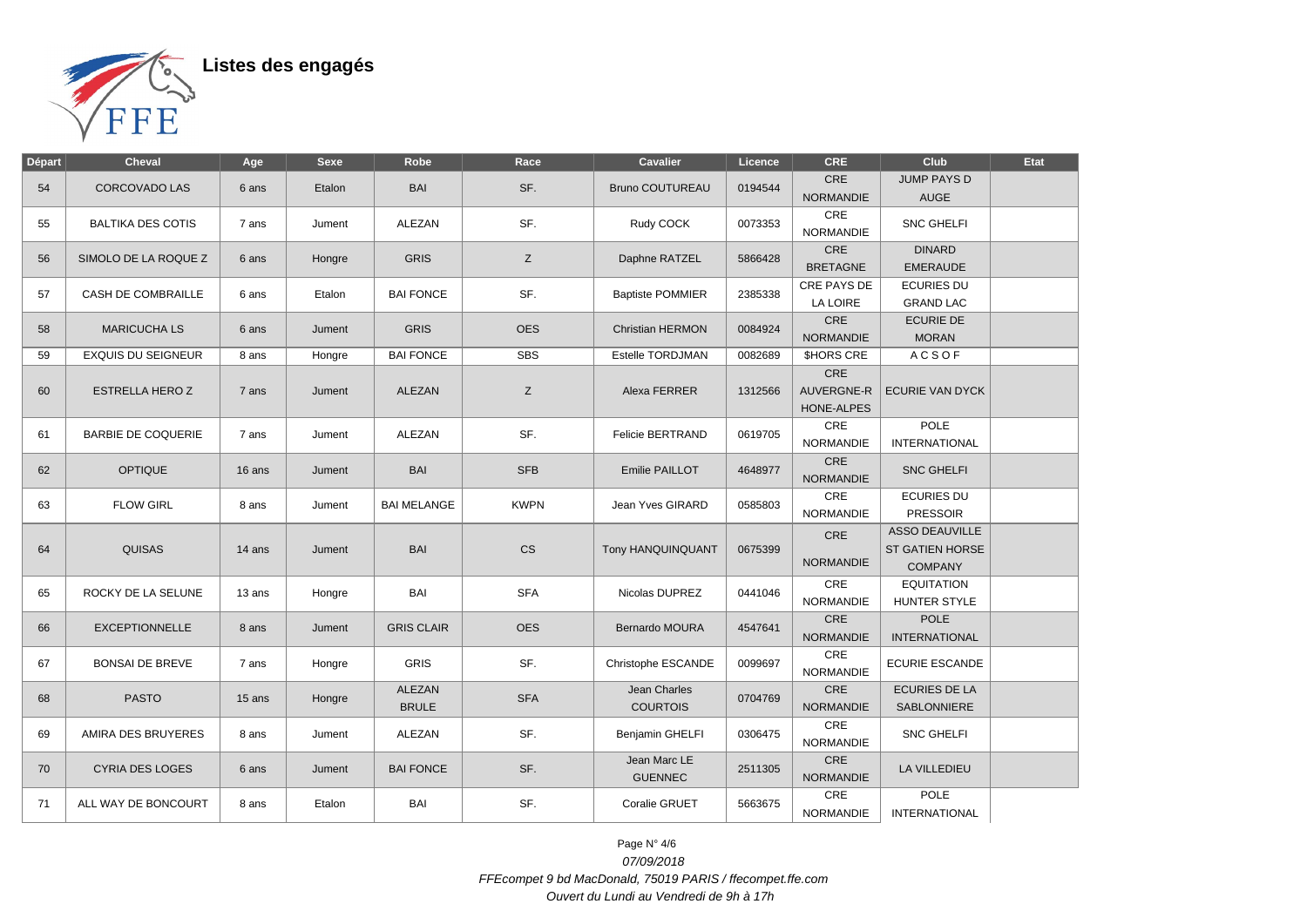

DU CHEVAL

Page N° 5/6 07/09/2018 FFEcompet 9 bd MacDonald, 75019 PARIS / ffecompet.ffe.com Ouvert du Lundi au Vendredi de 9h à 17h